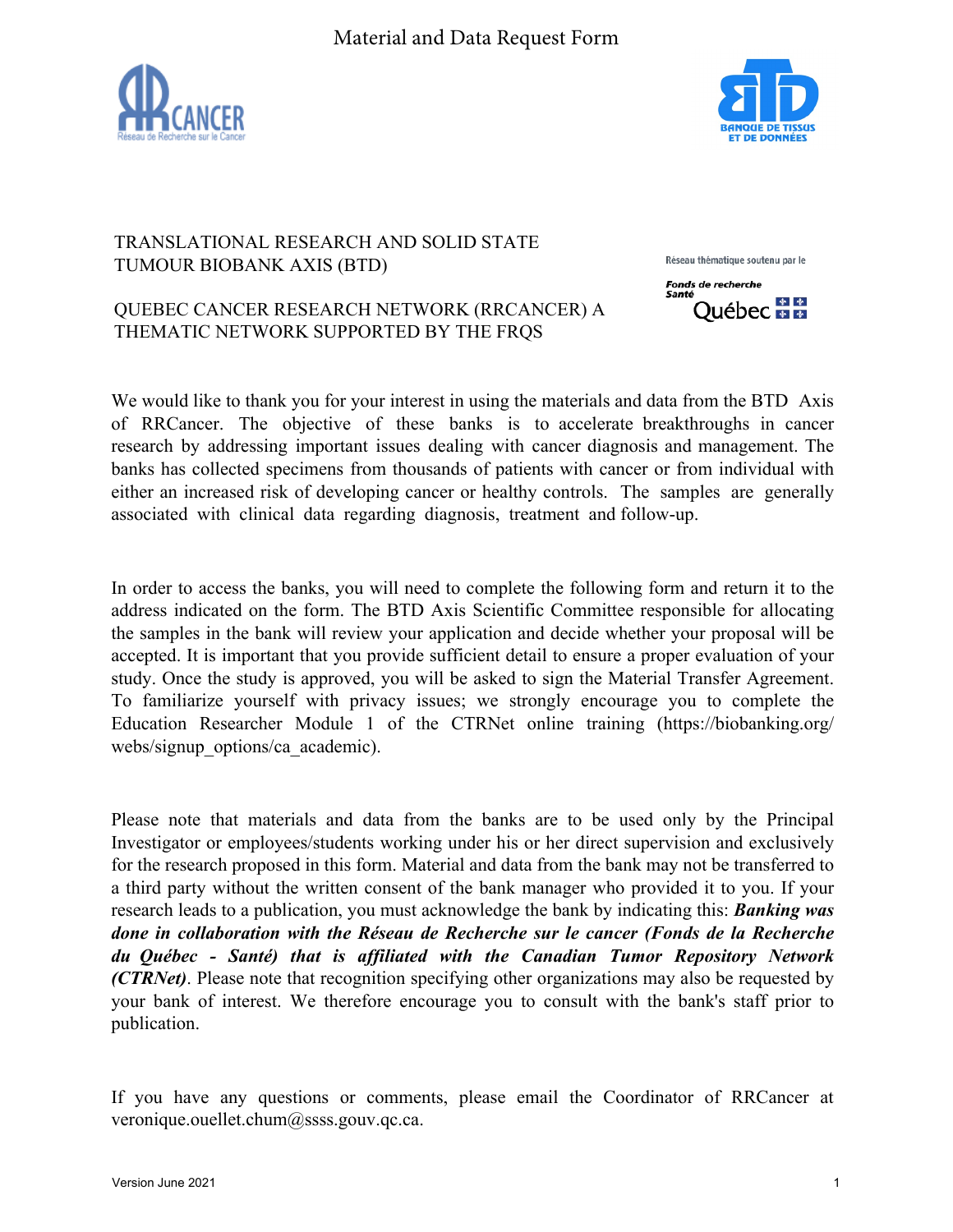



## **Checklist**

- $\mathbf{1}$ O Completed and signed form
- O Detailed description of the study if it has not been peer reviewed
- O Copy of your ethic review board approval for your project

| Section 1              |                  | APPLICANT'S INFORMATION |  |  |
|------------------------|------------------|-------------------------|--|--|
| Principal investigator | Name             |                         |  |  |
| (PI)                   | Complete address |                         |  |  |
|                        | Email            |                         |  |  |
|                        | Phone            |                         |  |  |
| Co-Investigators       | Name             | Name                    |  |  |
|                        | Name             | Name                    |  |  |
|                        | Name             | Name                    |  |  |
| Personne ressource     | Nom              |                         |  |  |
|                        | Courriel         |                         |  |  |
|                        | Téléphone        |                         |  |  |

| Section 2                              |                  | SHIPPING INFORMATION           |  |
|----------------------------------------|------------------|--------------------------------|--|
| Pick up in person : no shipping needed |                  | N <sub>0</sub><br>Yes          |  |
| Shipping                               | Transporter      |                                |  |
|                                        | Transporter      |                                |  |
|                                        | account number   |                                |  |
| <b>Shipping Address</b>                |                  | Same as Principal Investigator |  |
| Address different from                 | Name             |                                |  |
| Principal Investigator                 | Complete address |                                |  |
| Email                                  |                  |                                |  |
|                                        | Phone            |                                |  |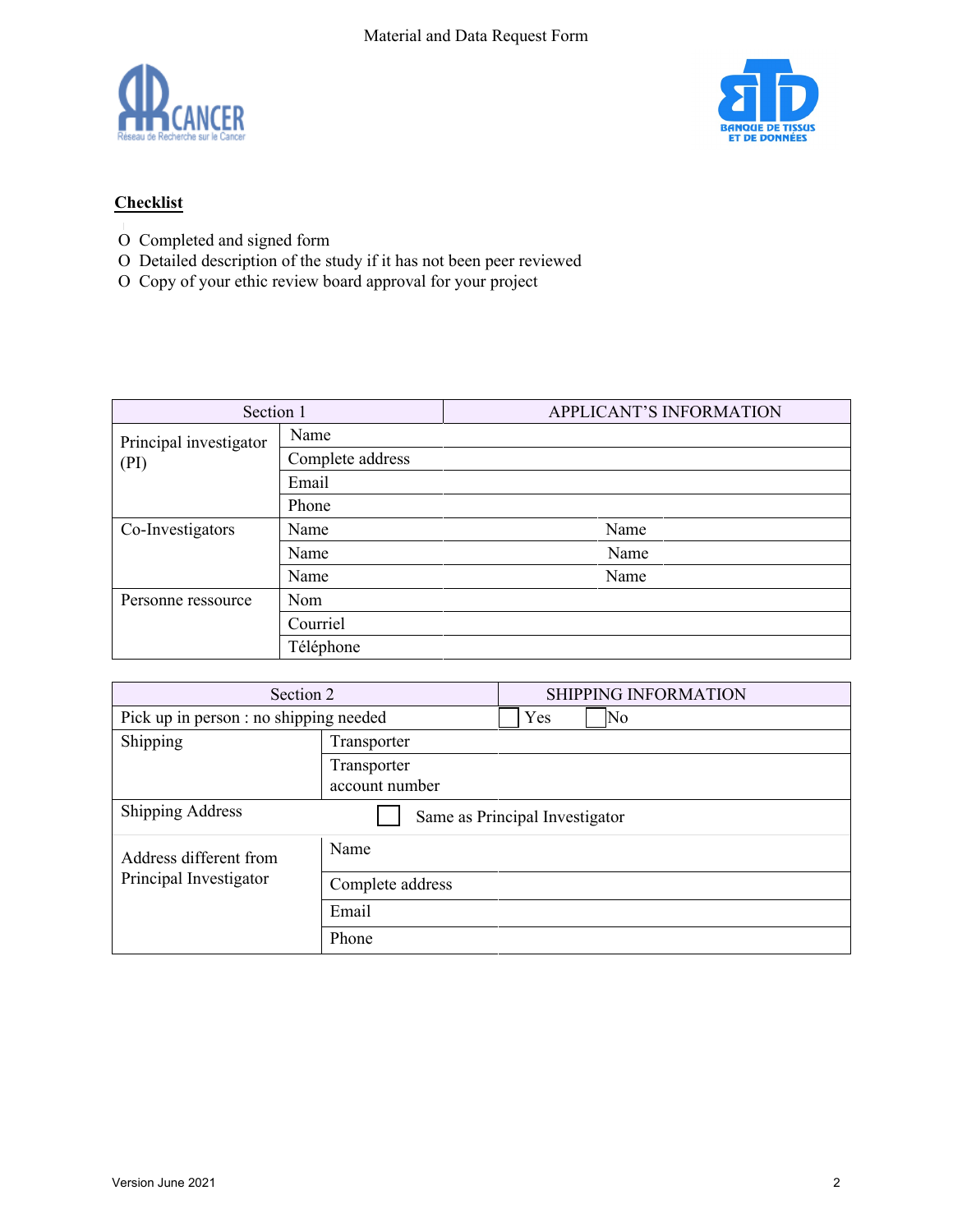

Г



٦

| Section 3                                                                                         |              |  | <b>BILLING INFORMATION</b>   |                      |
|---------------------------------------------------------------------------------------------------|--------------|--|------------------------------|----------------------|
| Same as Principal Investigator                                                                    |              |  |                              |                      |
| Same as resource person                                                                           |              |  |                              |                      |
| Same as shipping address                                                                          |              |  |                              |                      |
|                                                                                                   |              |  |                              |                      |
| Section 4                                                                                         |              |  | RESEARCH PROJECT DESCRIPTION |                      |
| Title                                                                                             |              |  |                              |                      |
|                                                                                                   |              |  |                              |                      |
| A) Use                                                                                            | Academic     |  | Non-academic                 |                      |
| B) Type of research                                                                               | <b>Basic</b> |  | Epidemiological              | Clinical             |
| Description of your study and rational for the use of bank material<br>$\mathcal{C}$              |              |  |                              |                      |
|                                                                                                   |              |  |                              |                      |
|                                                                                                   |              |  |                              |                      |
|                                                                                                   |              |  |                              |                      |
|                                                                                                   |              |  |                              |                      |
|                                                                                                   |              |  |                              | $(250 \text{ mots})$ |
| D) Research hypothesis                                                                            |              |  |                              |                      |
|                                                                                                   |              |  |                              |                      |
|                                                                                                   |              |  |                              |                      |
|                                                                                                   |              |  |                              |                      |
|                                                                                                   |              |  |                              |                      |
|                                                                                                   |              |  |                              | $(100 \text{ mots})$ |
| E) Impact the proposed project will have on cancer research                                       |              |  |                              |                      |
|                                                                                                   |              |  |                              |                      |
|                                                                                                   |              |  |                              |                      |
|                                                                                                   |              |  |                              |                      |
| F) Experimental approach                                                                          |              |  |                              |                      |
|                                                                                                   |              |  |                              |                      |
|                                                                                                   |              |  |                              |                      |
|                                                                                                   |              |  |                              |                      |
| G) Statistical analysis justifying the number of samples required                                 |              |  |                              |                      |
|                                                                                                   |              |  |                              |                      |
|                                                                                                   |              |  |                              |                      |
| H) Expected start date for sample use                                                             |              |  |                              |                      |
|                                                                                                   |              |  |                              |                      |
| I) Estimated time for project completion (if no pblications are made, a report will be requested) |              |  |                              |                      |
|                                                                                                   |              |  |                              | Months               |
|                                                                                                   |              |  |                              |                      |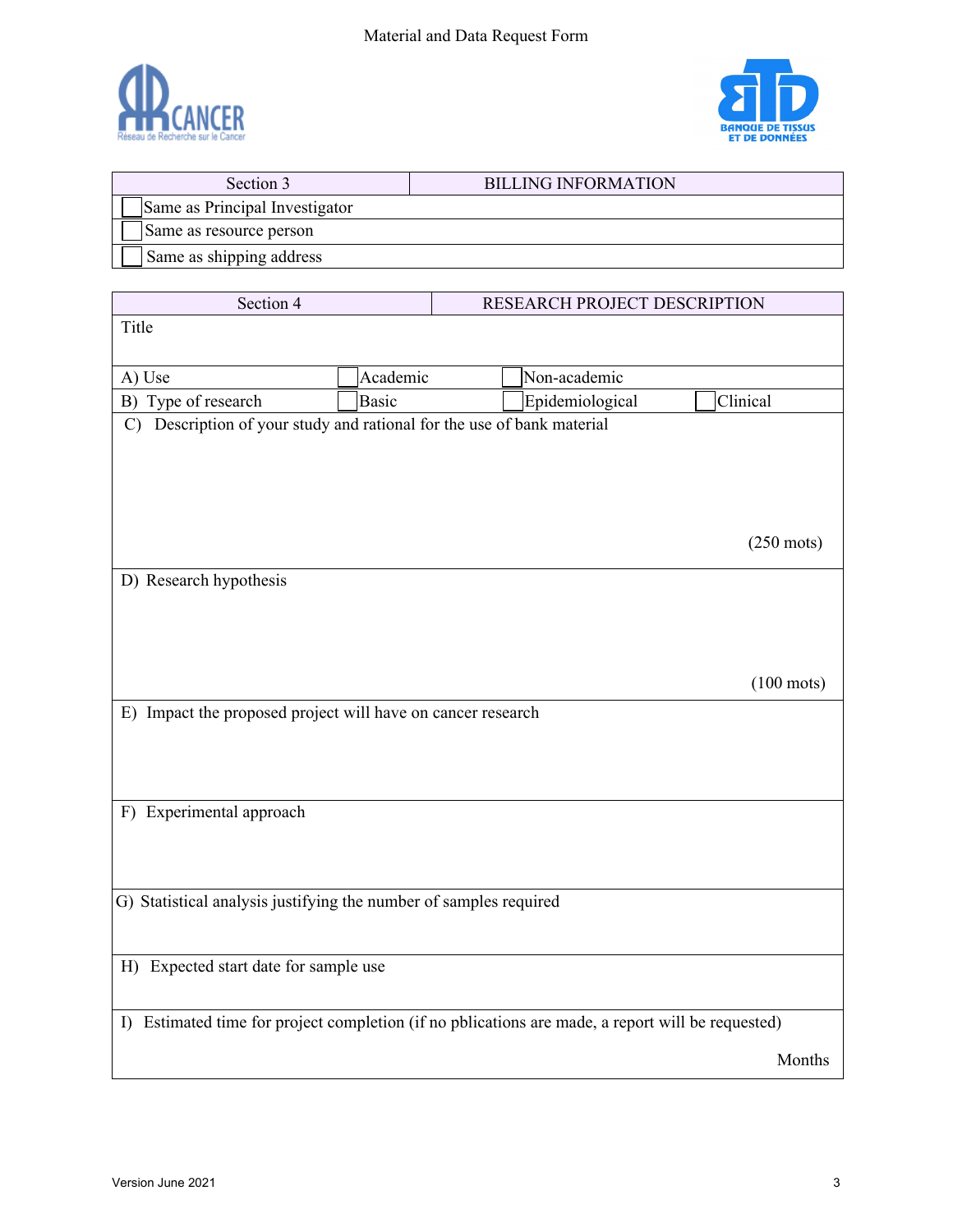



| Section 5                                                       |                                                                           | SCIENTIFIC REVIEW AND ETHICAL APPROVAL |  |
|-----------------------------------------------------------------|---------------------------------------------------------------------------|----------------------------------------|--|
| A) Peer Review                                                  |                                                                           |                                        |  |
| The project is approved                                         |                                                                           |                                        |  |
| Organization / Company                                          |                                                                           |                                        |  |
| The number of the grant                                         |                                                                           |                                        |  |
| Total amount                                                    |                                                                           |                                        |  |
| Funding period                                                  |                                                                           |                                        |  |
|                                                                 | Peer-reviewed project (attach a more detailed description of the project) |                                        |  |
|                                                                 | Pilot Project / Other (attach a more detailed description of the project) |                                        |  |
| Approval by the Ethics Committee<br>B)                          |                                                                           |                                        |  |
| Approval received (please send a copy)                          |                                                                           | Project number                         |  |
| Project under revision (copy to be forwarded when<br>available) |                                                                           | Project number                         |  |

| Section 6                                       | DETAILS ON THE TARGET COHORT |  |  |
|-------------------------------------------------|------------------------------|--|--|
| Cohort type:                                    | Retrospective<br>Prospective |  |  |
| Number of specimens requested and justification |                              |  |  |
|                                                 |                              |  |  |
| Criteria for inclusion                          |                              |  |  |
| Criteria for exclusion                          |                              |  |  |

| Section 7 | <b>MATERIAL REQUESTED</b>                    |
|-----------|----------------------------------------------|
|           | Complete the appropriate sub-section $(A-E)$ |

| Tissue<br>A)                                                                              |            |                                                |           |    |
|-------------------------------------------------------------------------------------------|------------|------------------------------------------------|-----------|----|
| Preservation type                                                                         | <b>OCT</b> | Formalin fixed paraffin embedded tissue (FFPE) |           |    |
| Format                                                                                    | Core       | Number per sample                              | Size      | mm |
|                                                                                           | Section    | Number per sample                              | Thickness | um |
| Specific processing specification (ex. adjacent coloration, specific type of slide, etc.) |            |                                                |           |    |
|                                                                                           |            |                                                |           |    |
|                                                                                           |            |                                                |           |    |
|                                                                                           |            |                                                |           |    |
| Other comments / requests                                                                 |            |                                                |           |    |
|                                                                                           |            |                                                |           |    |
|                                                                                           |            |                                                |           |    |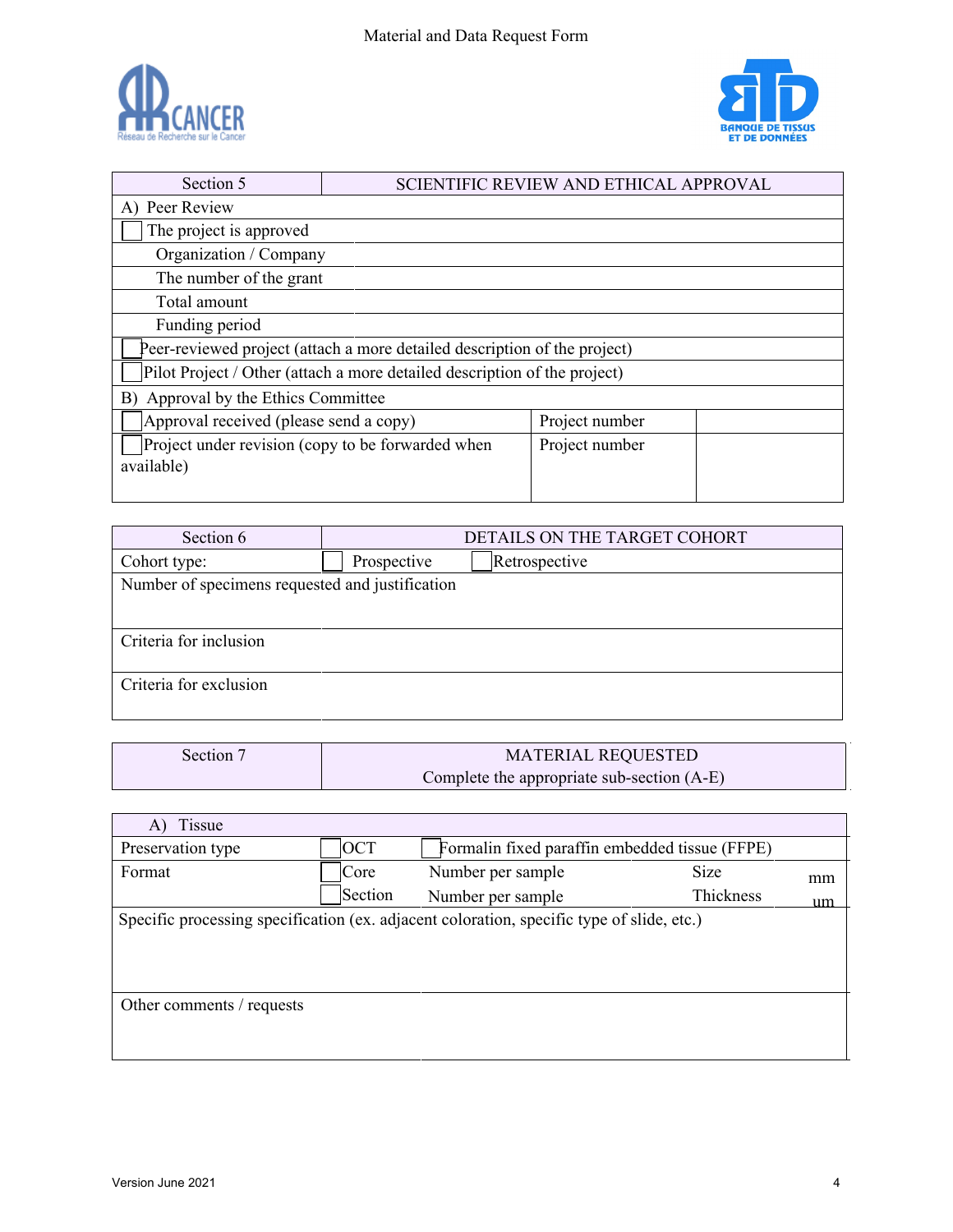



## B) TISSUE MICROARRAY Number of sections Thickness um Specific processing specification (ex. adjacent coloration, specific type of slide, etc.) Other comments

| C)             | BODY FLUIDS AND THEIR DERIVATIVES |    |                 |
|----------------|-----------------------------------|----|-----------------|
| Plasma (blood) | Volume per sample                 | ul |                 |
| Serum (blood)  | Volume per sample                 | ul |                 |
| DNA (blood)    | Quantity per sample               | ug | Minimal quality |
| Ascites        | Volume per sample                 | ul |                 |
| DNA (Ascite)   | Quantity per sample               | ug | Minimal quality |
| Other          |                                   |    |                 |
|                |                                   |    |                 |
| Comments       |                                   |    |                 |
|                |                                   |    |                 |
|                |                                   |    |                 |
|                |                                   |    |                 |

| D)                            | TUMOR TISSUES AND THEIR DERIVATIVES |             |                  |
|-------------------------------|-------------------------------------|-------------|------------------|
| Live cultured cells           | Flask                               | Frozen tube |                  |
| $[$ Frozen $(-80C)$<br>Tissue | <b>OCT</b><br>Flash Frozen          |             | No specification |
| DNA from cultured cells       | Quantity per sample                 | ug          | Minimal Quality  |
|                               |                                     |             | (Ratio)          |
| DNA from frozen tissue        | Quantity per sample                 | ug          | Minimal Quality  |
|                               |                                     |             | (Ration)         |
| RNA from cultured cells       | Quantity per sample                 | ug          | Minimal Quality  |
|                               |                                     |             | (RIN)            |
| RNA from frozen tissue        | Quantity per sample                 | ug          | Minimal Quality  |
|                               |                                     |             | (RIN)            |
| Other                         |                                     |             |                  |
|                               |                                     |             |                  |
| Comments                      |                                     |             |                  |
|                               |                                     |             |                  |
|                               |                                     |             |                  |
|                               |                                     |             |                  |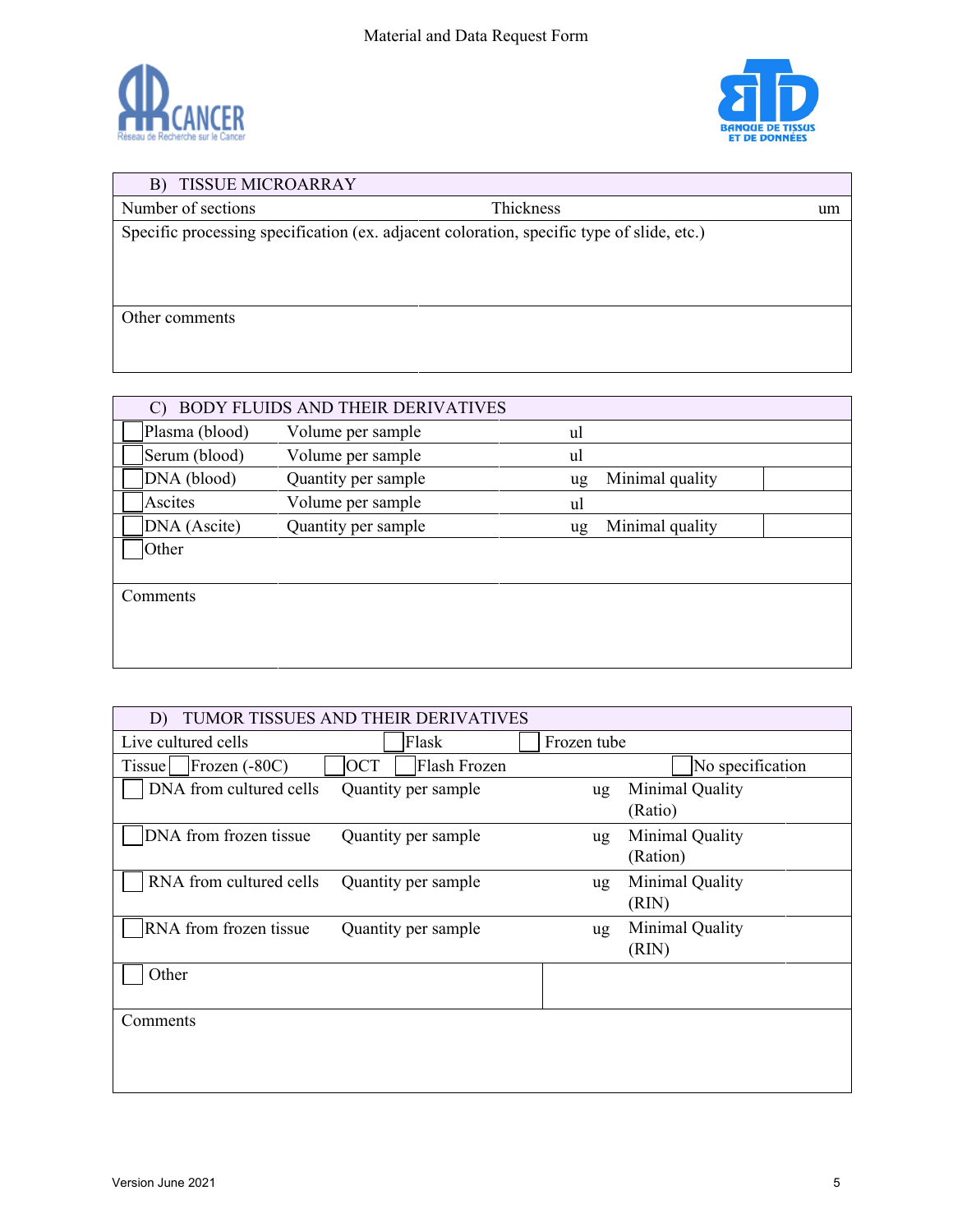



| Clinical Data<br>E)                                  |
|------------------------------------------------------|
| Histopathology only                                  |
| Clinico-pathological data used for survival analyses |
| Other specifications                                 |
|                                                      |
|                                                      |
|                                                      |

| Section 8                                                                                | <b>SECURITY AND CONFIDENTIALITY</b>                                                                   |
|------------------------------------------------------------------------------------------|-------------------------------------------------------------------------------------------------------|
| A) Proposed physical measures for sample security (ex: cupboard or refrigerator locked?) |                                                                                                       |
|                                                                                          |                                                                                                       |
|                                                                                          |                                                                                                       |
|                                                                                          |                                                                                                       |
|                                                                                          | B) Proposed electronic measures for clinical data safety: (ex: Are computers protected by passwords?) |
|                                                                                          | Who has access? Are they under a deontology code or did they sign a confidentiality agreement?)       |
|                                                                                          |                                                                                                       |
|                                                                                          |                                                                                                       |
|                                                                                          |                                                                                                       |
|                                                                                          |                                                                                                       |
| Will outsourced personnel carry out tissue and/or data treatment and analysis?<br>C)     |                                                                                                       |
| If yes, please explain                                                                   | Yes<br>No                                                                                             |
|                                                                                          |                                                                                                       |
|                                                                                          |                                                                                                       |
|                                                                                          |                                                                                                       |
|                                                                                          |                                                                                                       |